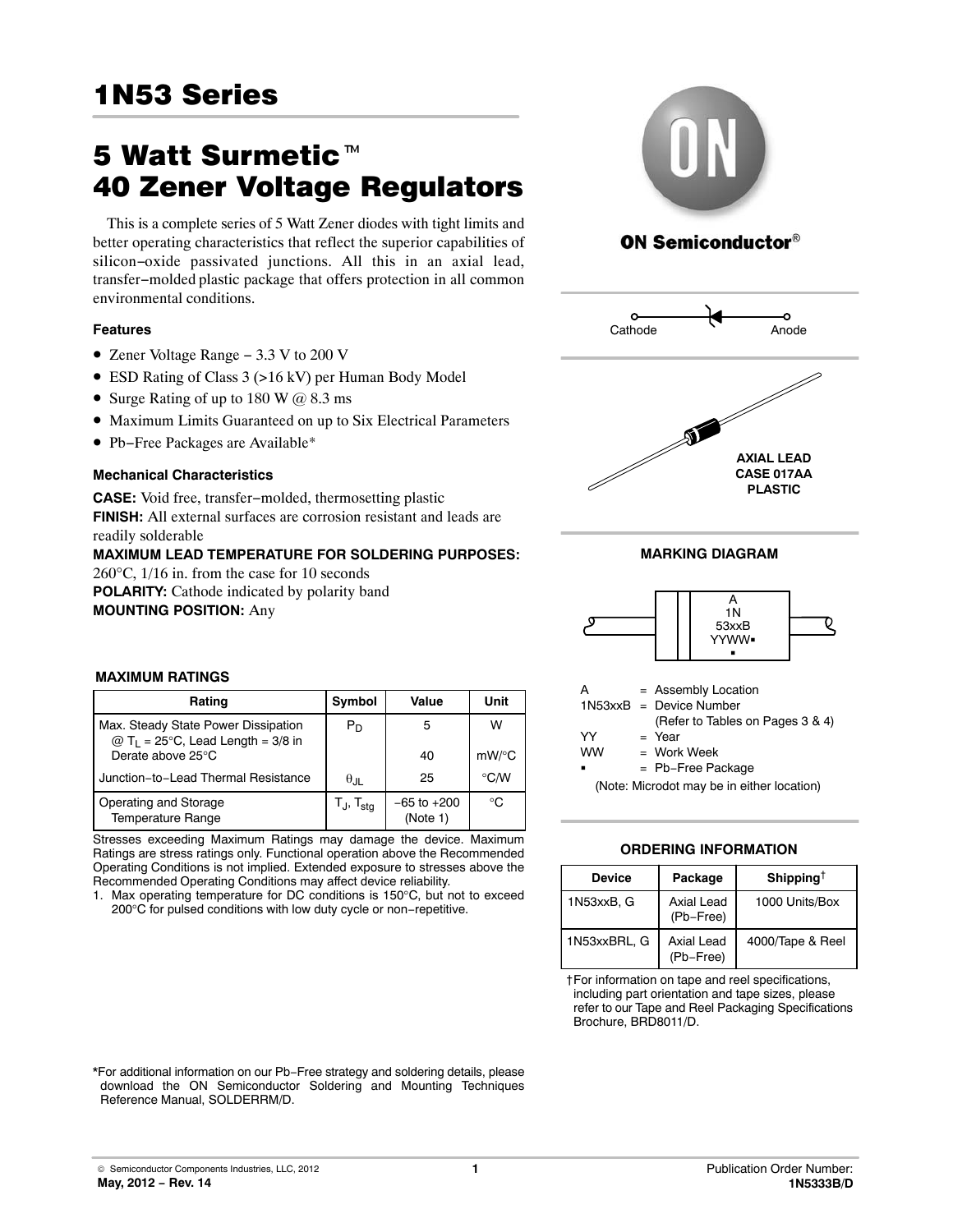| <b>ELECTRICAL CHARACTERISTICS</b> ( $T_A = 25^\circ$ C unless     |  |
|-------------------------------------------------------------------|--|
| otherwise noted, $V_F = 1.2$ V Max @ $I_F = 1.0$ A for all types) |  |

| Symbol         | Parameter                            |
|----------------|--------------------------------------|
| V <sub>7</sub> | Reverse Zener Voltage @ IzT          |
| $I_{7T}$       | <b>Reverse Current</b>               |
| $Z_{ZT}$       | Maximum Zener Impedance @ IzT        |
| <b>Izk</b>     | <b>Reverse Current</b>               |
| $Z_{ZK}$       | Maximum Zener Impedance $@$ $ _{7K}$ |
| l <sub>R</sub> | Reverse Leakage Current $@V_{B}$     |
| $V_{R}$        | Breakdown Voltage                    |
| ΙF             | <b>Forward Current</b>               |
| VF             | Forward Voltage $@$ I <sub>F</sub>   |
| l <sub>R</sub> | Maximum Surge Current $@T_A = 25°C$  |
| $\Delta V$     | Reverse Zener Voltage Change         |
| <b>IzM</b>     | Maximum DC Zener Current             |



**ELECTRICAL CHARACTERISTICS** (T<sub>A</sub> = 25°C unless otherwise noted, V<sub>F</sub> = 1.2 V Max @ I<sub>F</sub> = 1.0 A for all types)

|                                         |               |              | <b>Zener Voltage (Note 3)</b><br><b>Zener Impedance (Note 3)</b> |      |           |                     |                            |              | Leakage<br><b>Current</b> |              | ΙŖ       | $\Delta V_{Z}$ | <b>IzM</b> |
|-----------------------------------------|---------------|--------------|------------------------------------------------------------------|------|-----------|---------------------|----------------------------|--------------|---------------------------|--------------|----------|----------------|------------|
| Device <sup><math>\uparrow</math></sup> | <b>Device</b> | $V7$ (Volts) |                                                                  |      | $@I_{ZT}$ | $Z_{ZT}$ @ $I_{ZT}$ | $Z_{ZK}$ $\omega$ $I_{ZK}$ | <b>Izk</b>   | $I_R @ V_R$               |              | (Note 4) | (Note 5)       | (Note 6)   |
| (Note 2)                                | Marking       | Min          | <b>Nom</b>                                                       | Max  | mA        | Ω                   | Ω                          | mΑ           | μ <b>A Max</b>            | <b>Volts</b> | A        | <b>Volts</b>   | mA         |
| 1N5333B                                 | 1N5333B       | 3.14         | 3.3                                                              | 3.47 | 380       | з                   | 400                        | $\mathbf{1}$ | 300                       |              | 20       | 0.85           | 1440       |
| 1N5334B                                 | 1N5334B       | 3.42         | 3.6                                                              | 3.78 | 350       | 2.5                 | 500                        |              | 150                       |              | 18.7     | 0.8            | 1320       |
| 1N5335B                                 | 1N5335B       | 3.71         | 3.9                                                              | 4.10 | 320       | $\overline{c}$      | 500                        |              | 50                        |              | 17.6     | 0.54           | 1220       |
| 1N5336B                                 | 1N5336B       | 4.09         | 4.3                                                              | 4.52 | 290       | $\overline{c}$      | 500                        |              | 10                        |              | 16.4     | 0.49           | 1100       |
| 1N5337B                                 | 1N5337B       | 4.47         | 4.7                                                              | 4.94 | 260       | $\overline{2}$      | 450                        |              | 5                         |              | 15.3     | 0.44           | 1010       |
| 1N5338B                                 | 1N5338B       | 4.85         | 5.1                                                              | 5.36 | 240       | 1.5                 | 400                        | 1            | 1                         |              | 14.4     | 0.39           | 930        |
| 1N5339B                                 | 1N5339B       | 5.32         | 5.6                                                              | 5.88 | 220       |                     | 400                        |              |                           | 2            | 13.4     | 0.25           | 865        |
| 1N5340B                                 | 1N5340B       | 5.70         | 6.0                                                              | 6.30 | 200       |                     | 300                        |              |                           | 3            | 12.7     | 0.19           | 790        |
| 1N5341B                                 | 1N5341B       | 5.89         | 6.2                                                              | 6.51 | 200       |                     | 200                        |              |                           | з            | 12.4     | 0.1            | 765        |
| 1N5342B                                 | 1N5342B       | 6.46         | 6.8                                                              | 7.14 | 175       | 1                   | 200                        |              | 10                        | 5.2          | 11.5     | 0.15           | 700        |
| 1N5343B                                 | 1N5343B       | 7.13         | 7.5                                                              | 7.88 | 175       | 1.5                 | 200                        |              | 10                        | 5.7          | 10.7     | 0.15           | 630        |
| 1N5344B                                 | 1N5344B       | 7.79         | 8.2                                                              | 8.61 | 150       | 1.5                 | 200                        |              | 10                        | 6.2          | 10       | 0.2            | 580        |
| 1N5345B                                 | 1N5345B       | 8.27         | 8.7                                                              | 9.14 | 150       | $\overline{c}$      | 200                        |              | 10                        | 6.6          | 9.5      | 0.2            | 545        |
| 1N5346B                                 | 1N5346B       | 8.65         | 9.1                                                              | 9.56 | 150       | $\overline{2}$      | 150                        |              | 7.5                       | 6.9          | 9.2      | 0.22           | 520        |
| 1N5347B                                 | 1N5347B       | 9.50         | 10                                                               | 10.5 | 125       | $\overline{c}$      | 125                        |              | 5                         | 7.6          | 8.6      | 0.22           | 475        |

Devices listed in *bold, italic* are ON Semiconductor **Preferred** devices. **Preferred** devices are recommended choices for future use and best overall value.

2. **TOLERANCE AND TYPE NUMBER DESIGNATION:** The JEDEC type numbers shown indicate a tolerance of ±5%.<br>3. **ZENER VOLTAGE (V<sub>7</sub>) and IMPEDANCE (I<sub>7T</sub> and I<sub>7K</sub>): Test conditions for zener voltage and impedance are as i** 

**ZENER VOLTAGE (V<sub>Z</sub>) and IMPEDANCE (I<sub>ZT</sub> and I<sub>ZK</sub>):** Test conditions for zener voltage and impedance are as follows: I<sub>Z</sub> is applied 40 ±10 ms prior to reading. Mounting contacts are located 3/8″ to 1/2″ from the inside edge of mounting clips to the body of the diode  $(T_A = 25^{\circ}C + 8^{\circ}C, -2^{\circ}C).$ 

4. **SURGE CURRENT (IR):** Surge current is specified as the maximum allowable peak, non−recurrent square−wave current with a pulse width, PW, of 8.3 ms. The data given in Figure [5](#page--1-0) may be used to find the maximum surge current for a square wave of any pulse width between 1 ms and 1000 ms by plotting the applicable points on logarithmic paper. Examples of this, using the 3.3 V and 200 V zener are shown in Figure [6](#page--1-0). Mounting contact located as specified in Note 2 (T<sub>A</sub> = 25°C +8°C, -2°C).

5. VOLTAGE REGULATION (AV<sub>Z</sub>): The conditions for voltage regulation are as follows: V<sub>Z</sub> measurements are made at 10% and then at 50% of the  $I_Z$  max value listed in the electrical characteristics table. The test current time duration for each  $V_Z$  measurement is 40  $\pm$ 10 ms. Mounting contact located as specified in Note 2 (T<sub>A</sub> =  $25^{\circ}$ C +8 $^{\circ}$ C, -2 $^{\circ}$ C).

6. **MAXIMUM REGULATOR CURRENT (IZM):** The maximum current shown is based on the maximum voltage of a 5% type unit, therefore, it applies only to the B−suffix device. The actual I<sub>ZM</sub> for any device may not exceed the value of 5 watts divided by the actual V<sub>Z</sub> of the device.  $T_L$  = 25°C at 3/8" maximum from the device body.

†The "G'' suffix indicates Pb−Free package or Pb−Free packages are available.